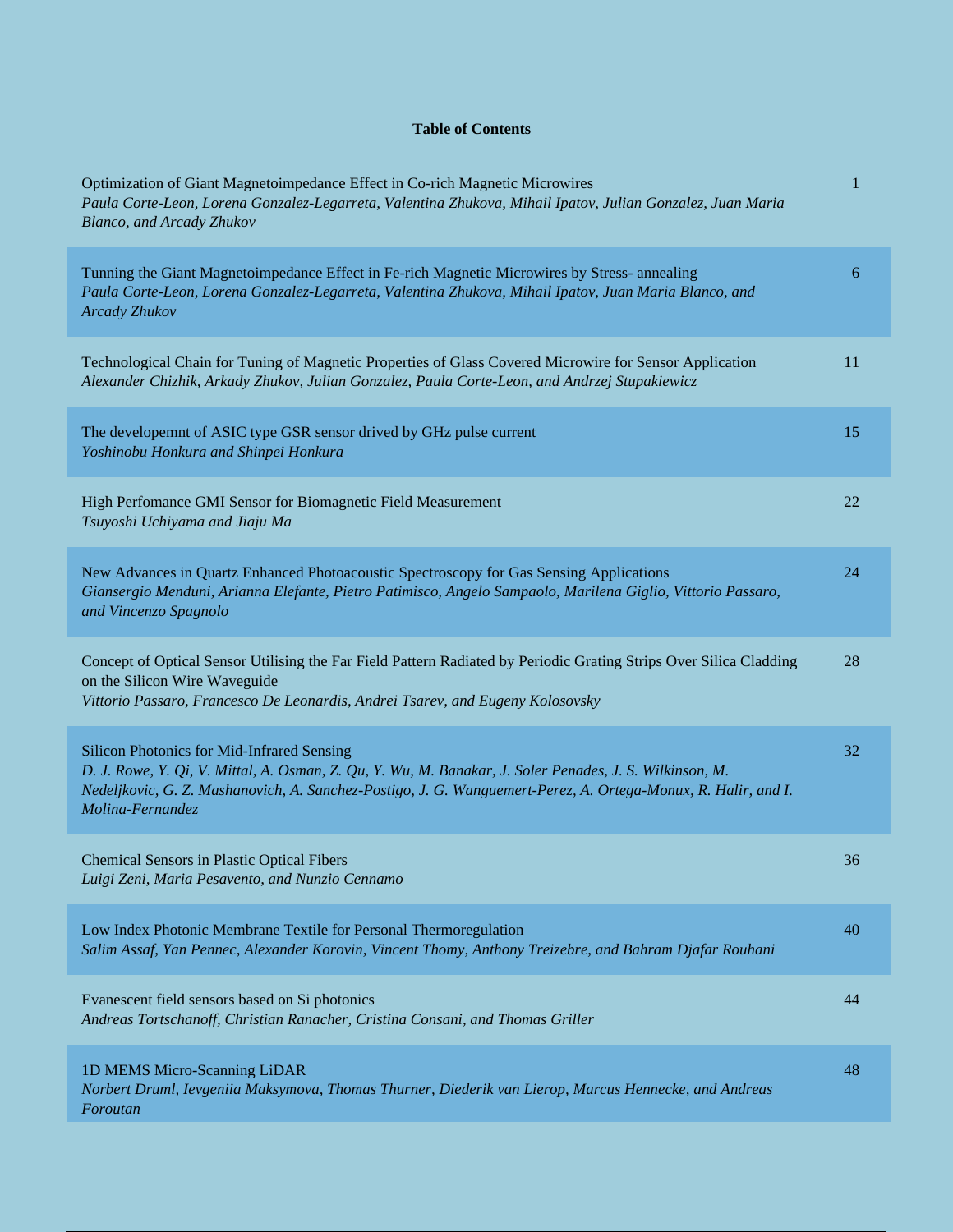| Light-Fidelity (Li-Fi) Optical Sensing and Detection in Large Indoor Environements<br>Manuela Vieira, Manuel Augusto Vieira, Paula Louro, Pedro Vieira, and Alessandro Fantoni                                                  | 54  |
|---------------------------------------------------------------------------------------------------------------------------------------------------------------------------------------------------------------------------------|-----|
| A Low-Voltage Folded-Cascode OP Amplifier with a Dynamic Switching Bias Circuit<br>Hiroo Wakaumi                                                                                                                                | 60  |
| Low Profile Circularly Polarized Antenna with Large Coverage for Multi-Sensor Device Links Optimisation<br>Mohamad Majed, Youssef Sbeity, Michele Lalande, and Bernard Jecko                                                    | 65  |
| Sensors-Based Stereo Image System for Precision Control of Weed in the Agricultural Industry<br>Bruno M. Moreno and Paulo E. Cruvinel                                                                                           | 69  |
| Reliability Assessment of New and Updated Consumer-Grade Activity and Heart Rate Monitors<br>Salome Oniani, Sandra I. Woolley, Ivan Miguel Pires, Nuno M. Garcia, Tim Collins, Sean Ledger, and Anand<br>Pandyan                | 77  |
| Hydriney: A Mobile Application to Help in the Control of Kidney Stones Disease<br>Tania Valente, Ivan Miguel Pires, Nuno M. Garcia, Nuno Pombo, and Joao Orvalho                                                                | 83  |
| An Efficient Machine Learning-based Fall Detection Algorithm for Elderly Fall Detection<br>Faisal Hussain, Muhammad Basit Umair, Muhammad Ehatisham-ul-Haq, Ivan Miguel Pires, Tania Valente,<br>Nuno M. Garcia, and Nuno Pombo | 88  |
| What Do We Mean by the Validation of Activity Monitoring Devices?<br>Nuno M. Garcia, Nuno Pombo, Ivan Miguel Pires, Salome Oniani, Ia Mosashvili, and Gisele Souza                                                              | 94  |
| Temperature Monitoring in Tissue Phantoms via Spatially Resolved Measurement of Longitudinal Wave Speed<br>Mario Wolf, Lukas Timmermann, Andre Juhrig, Katharina Rath, Felix Krujatz, and Elfgard Kuhnicke                      | 98  |
| Spatially-Resolved Determination of Transverse Wave Speed in Tissue Phantoms Using High-Frequent<br><b>Ultrasound</b><br>Lukas Timmermann, Mario Wolf, Andre Juhrig, Katharina Rath, Elfgard Kuhnicke, and Felix Krujatz        | 103 |
| A Transducer with Inversion Layer Technique for Expanded Lesion Size in HIFU Surgery<br>Jin Ho Sung, Da Sol Kwon, Eun Young Jeong, and Jong Seob Jeong                                                                          | 106 |
| Self-Assembled Plasmonic Sensor Platforms: a Promising Approach for Monitoring Enzymatic Degradation of<br>Thin Gelatin Layers<br>Markus Weiler, Stefan B. Quint, Supratim Basak, and Claudia Pacholski                         | 108 |
| Improvement and Application of Sensor Device Capable of Autonomously Keeping Accurate Time Information<br>for Buildings and Civil Infrastructures<br>Narito Kurata                                                              | 114 |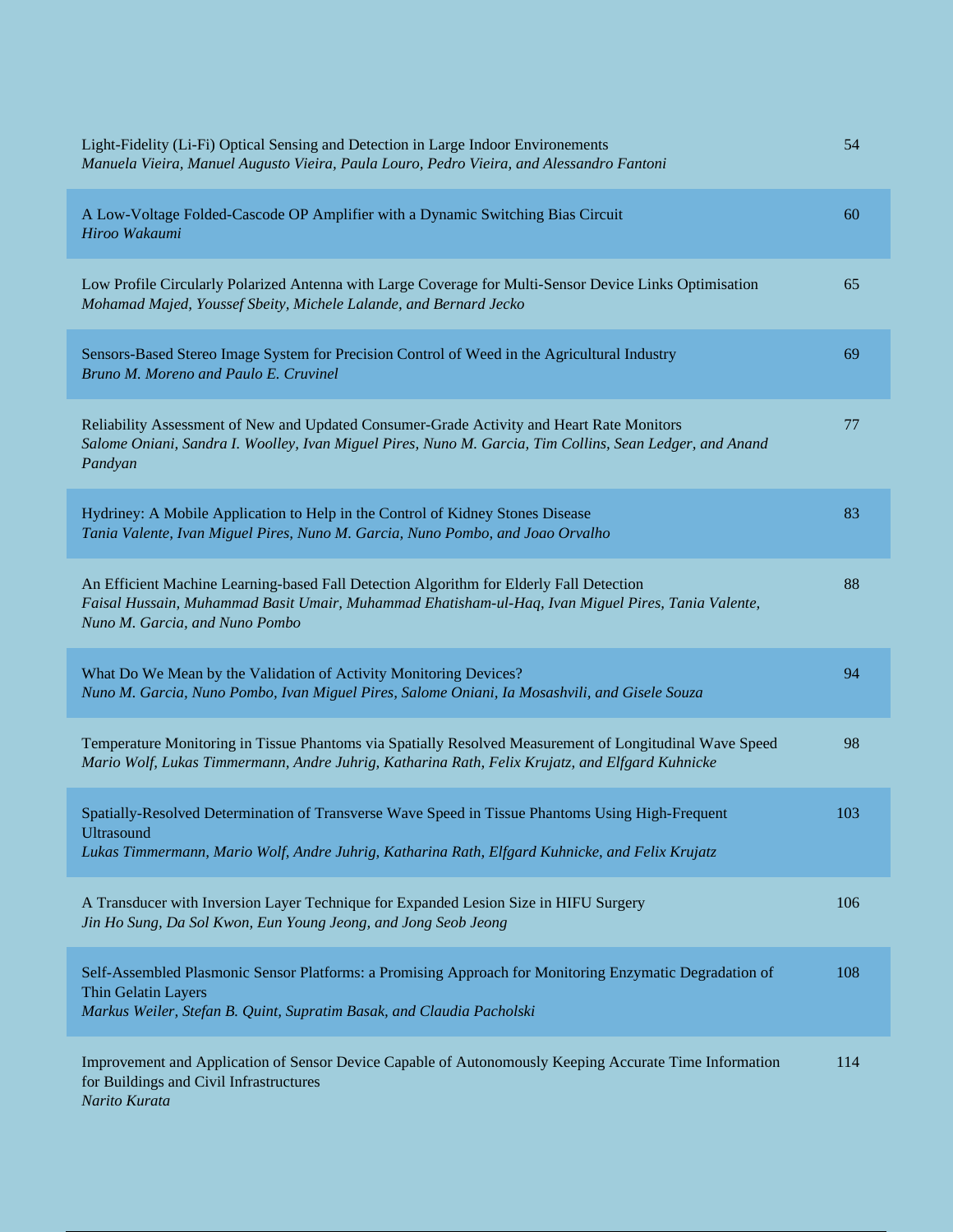| Navigation Cells Based on Visible Light Communication for Indoor Positioning<br>Paula Louro, Manuela Vieira, and Manuel Augusto Vieira                                                                                                                   | 121 |
|----------------------------------------------------------------------------------------------------------------------------------------------------------------------------------------------------------------------------------------------------------|-----|
| Capillary Sensors with Two Coupled LEDs for UV-Forced Degradation and Fluorescence Reading of Chemical<br><b>Stability of Diesel Fuels</b><br>Michal Borecki, Mateusz Geca, Michael L. Korwin-Pawlowski, Piotr Doroz, Przemyslaw Prus, and Jan Szmidt    | 126 |
| Use of Body-Diode for Thermal Monitoring of Power MOSFET<br>Giovanni Pangallo, Riccardo Carotenuto, Demetrio Iero, Massimo Merenda, Giovanna Adinolfi, Giorgio Graditi,<br>and Francesco Giuseppe Della Corte                                            | 132 |
| Ultra Low Power Consumption Magnetic Microsystem for IoT Applications<br>Janez Trontelj, Damjan Bercan, and Aleksander Sesek                                                                                                                             | 136 |
| Development of a Real-Time Evaluation System For Top Taekwondo Athletes - SPERTA<br>Pedro Cunha, Vitor Carvalho, and Filomena Soares                                                                                                                     | 140 |
| Sensors Selection and Detailed Mechanical Design on Developing a Mechatronic System for the Promotion of<br>Physical Activity<br>Leandro Pereira, Vitor Hugo Mendes da Costa Carvalho Vitor, Demetrio Matos, Jose Machado, and Filomena<br><b>Soares</b> | 146 |
| An approach to behavioural distraction patterns detection and classification in a Human-Robot Interaction<br>Bruno Amaro, Vinicius Silva, Filomena Soares, and Joao Sena Esteves                                                                         | 152 |
| Serious Games Assisted By Playware As A Way To Improve Socio-Emotional Skills In Children With Autism<br>Spectrum Disorder<br>Jose Azevedo, Vinicius Silva, Filomena Soares, Joao Sena Esteves, and Ana Paula Pereira                                    | 158 |
| Real-Time Gesture Classification for Monitoring Elderly Physical Activity Using a Wireless Wearable Device<br>Alexandre Calado, Pedro Leite, Filomena Soares, Paulo Novais, Pedro Arezes, Filipe Sousa, and Joana Silva                                  | 164 |
| Investigating the Relevance of Sensor Selection: Recognition of ADLs Based on Feet Movement and Posture<br>Information<br>Rafael de Pinho Andre, Pedro Henrique Diniz, and Hugo Fuks                                                                     | 169 |
| Vehicular Visible Light Communication I2V2V2I Connected Cars<br>Manuel Augusto Vieira, Manuela Vieira, Paula Vieira, and Pedro Vieira                                                                                                                    | 175 |
| ReCal – an Innovative Mathematical Procedure to Determine the Date of Timely Recalibration for Sensor Systems<br>with Metal Oxide Gas Sensors<br>Rolf Seifert and Hubert Keller                                                                          | 181 |